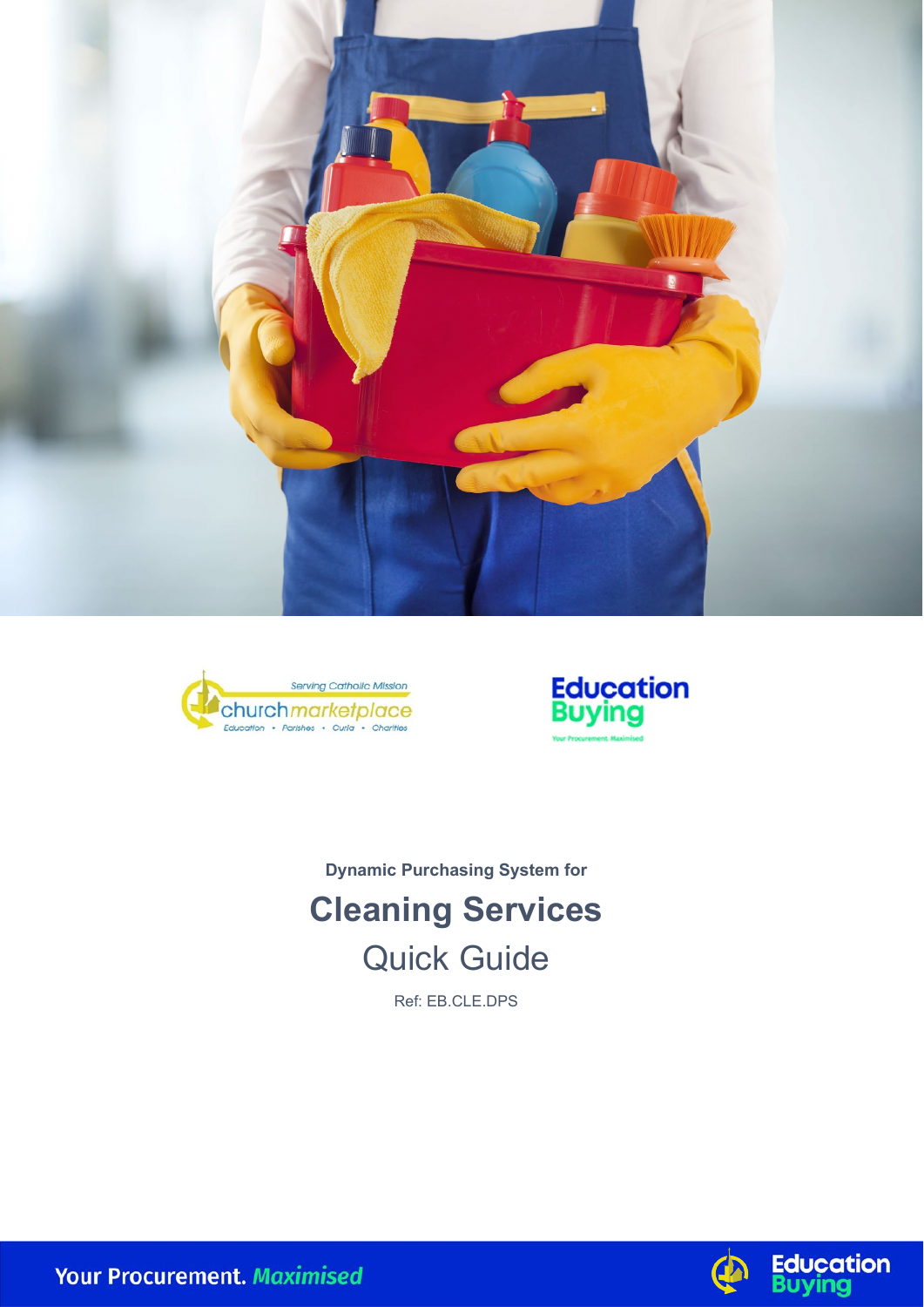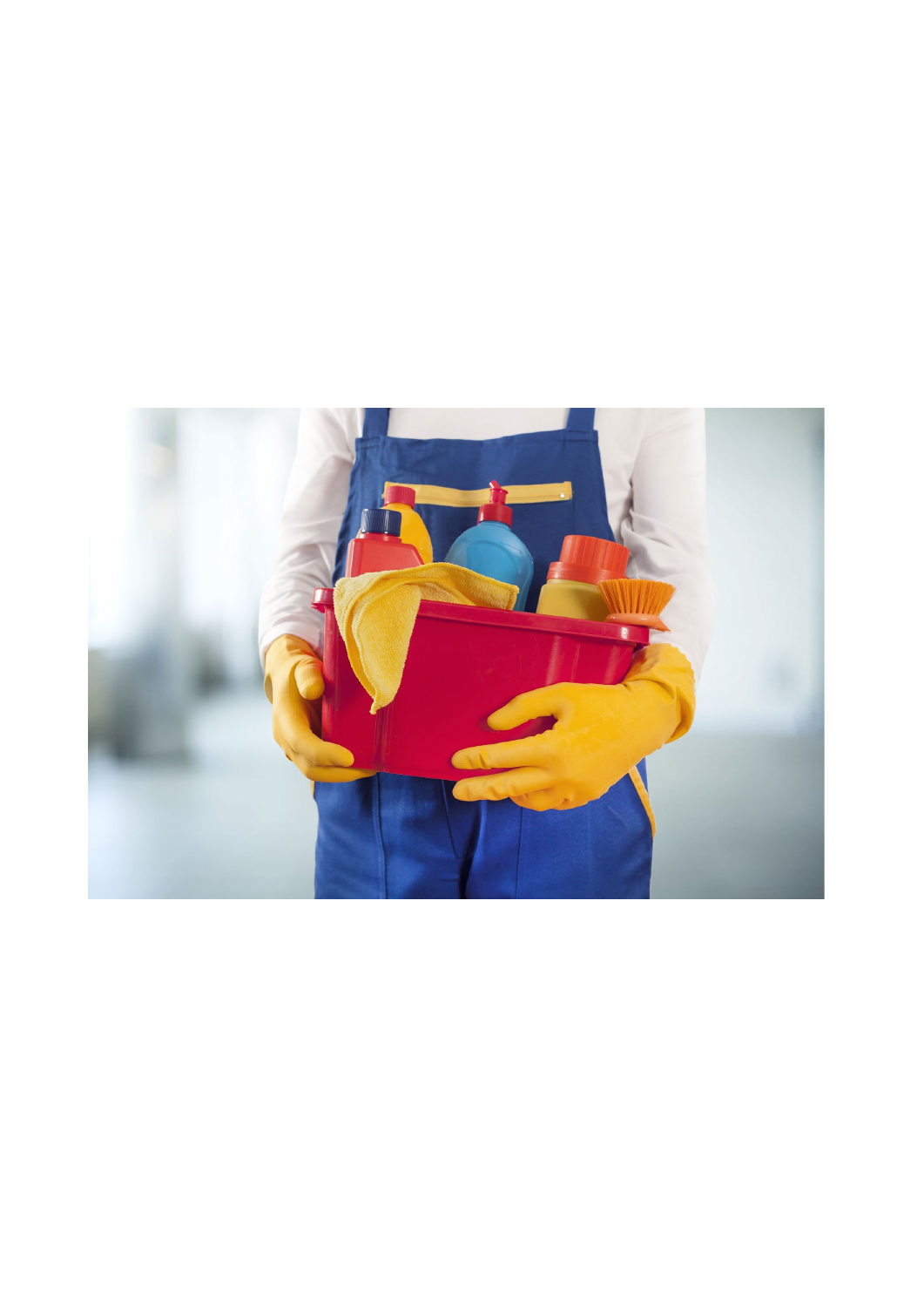# **Dynamic Purchasing System (DPS)**

The Cleaning Services DPS is a Public Contracts Regulations 2015 compliant way to tender your cleaning contracts. It is an electronic system that enables public sector organisations to procure specific goods and services, with reduced administrative burden compared to a typical selfmanaged tender.

Any establishment, or one listed within section VI.3 of the [contract notice](https://ted.europa.eu/udl?uri=TED:NOTICE:369120-2020:TEXT:EN:HTML) can use the DPS. Just create an account on [www.educationbuying.com](http://www.educationbuying.com/) or for Catholic Schools go to [educationbuying.com/cmp,](https://www.educationbuying.com/cmp) or contact [DPSCleaning@educationbuying.com](mailto:DPSCleaning@educationbuying.com) to view the full cleaning DPS documentation, instructions and e-Tendering support.

## **Suppliers**

The DPS contains a pre-vetted 'approved supplier list', from which buying organisations can invite to tender. New suppliers can request to be added to the DPS at any time, allowing establishments to encourage or nominate identified suppliers (e.g. their incumbent or local supplier) to join the DPS prior to running the Further Competition for their contract.

#### **Geography**

The DPS services are UK-wide (England, Scotland, Wales, Northern Ireland), and have been split into geographical areas or 'Lots', so that both national and smaller local suppliers can offer their services.

The geographical Lot will be determined by the Local Authority remit in which the establishment falls under. Where there are multiple sites for one group, spanning across more than one Local Authority boundary, the Lot selection will be based on the Local Authority district which covers the predominant number of schools, as determined by the establishment.

## **Further Information**

For more detailed information, including access to the template documents and a more comprehensive guide to the DPS, please visit<https://educationbuying.com/> and log into your account or contact [DPSCleaning@EducationBuying.com.](mailto:DPSCleaning@EducationBuying.com) Registration to Education Buying is free for the 'starter' package, which allows access to this DPS.